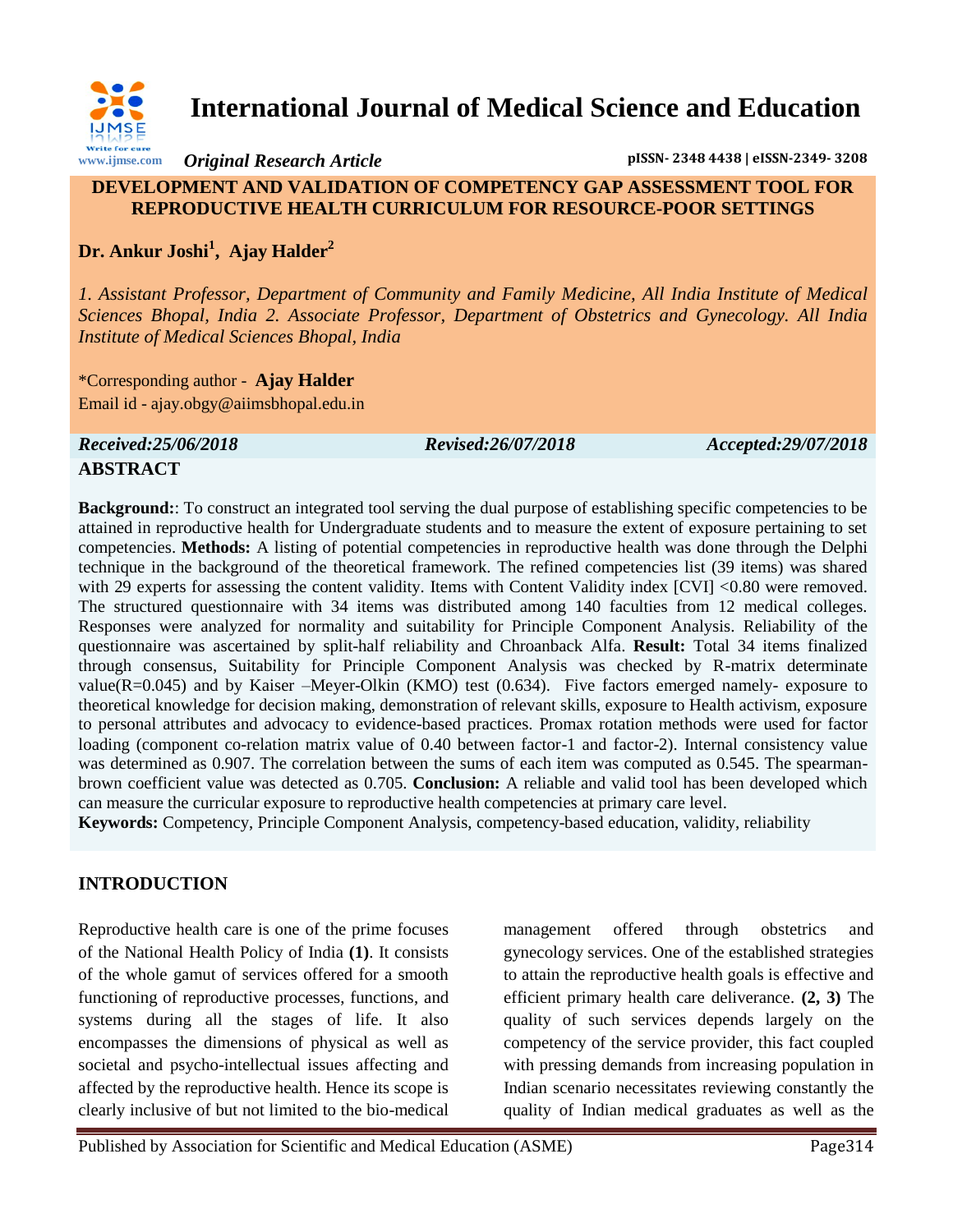curricular process they undergo **(4)**. Medical Council of India(MCI)on the policy level considers the core purpose of the undergraduate medical curriculum to transform a medical student into an effective primary health care physician. **(5)** All the reforms recently made by MCI like early clinical exposure, the inclusion of the competency-based curriculum and emphasis on soft skills also endorse the above statement. **(5)**

From this perspective, medical colleges and departments of Obstetrics and Gynecology, in particular, may serve as centers where all the essential primary health care competencies related to reproductive health may be cultivated and consolidated. To fulfill this responsibility, two prerequisites need to be addressed by our educational system-first, is to identify competencies required for an undergraduate medical trainee, attainment of which will enable him to deliver primary care in reproductive health and second, up to what extent these competencies are addressed by present curricular practices. Therefore the necessity of a validated and reliable structured tool was felt to quantify these two " felt-needs" This tool may serve a dual purpose - structuring the essential reproductive health competencies and a tool for 'gap-assessment' in current teaching-learning practices.

# **METHODS:**

A conceptual framework was developed and refined by the investigators addressing the broad domains in reproductive health for inclusions. The conceptdiagram for the same is shown as figure-1. Two investigators separately prepared the comprehensive listing of potential competencies as per this conceptual framework.

This extensive list of competencies (consisting of 58 items) was reviewed by the faculty members of Obstetrics and Gynecology and Community Medicine of two teaching institutions. This group worked in accordance with Delphi techniques **(6)**. The final refined and reframed competency list (with suggested changes) was converted into 39 items. A structured questionnaire was constructed with these

39items; it had two parts exposure of students to relevant competency on a five-point psychometric scale and a respective subjective weighted score on competency value in the undergraduate curriculum. This draft questionnaire with 39 items was shared with 29 experts (faculties of Obstetrics and Gynecology). They were asked to comment (quantitatively on a scale of 0-4) on each item on the following parameter- structure, ease to understand and, the relevance of particular item(competency) for undergraduate. All the items which had received mean score  $\langle 2 \rangle$  were considered for reframing. Content validity of the items was calculated in two directions- Item level Content Validity Index (I-CVI) and scale Content Validity index (S-CVI). Scale Content Validity Index-Universal Agreement (S-CVI/UA) was computed as the proportion of items of this questionnaire achieving a rating of 3or 4 by experts. It was decided at the design phase to remove the five questions having I-CVI  $\leq$ ) 0.80. This questionnaire with 34 items was circulated among 140 teaching faculties of Obstetrics and Gynecology in 12 Indian medical colleges of repute for filling the responses related to exposure to particular items. The responses were entered into  $Epi$ -Info<sup>TM</sup> (CDC, Atlanta USA) and further analyzed with Microsoft Excel  $2007^{TM}$  (Washington, USA). A pairwise deletion was done for the missing data. After deletion, responses from 137 participants were analyzed. A Principal Component Analysis was done at next step for summarization and identifying of underlying construct. The aim of the analysis was to classify the items into minimum factors capable to explain the maximum amount of variance. The explanation of ≥60% of cumulative variance by factors was considered suitable for this model. Factors were extracted subjected to an agreement with two criteria out of three –first, factors should be able to explain at least 5% of variances. Second, Eigenvalue of  $\geq 1$  for extracted factor and third, factors at or below the level of flattening out of the slope of Scree plot. Dependence of multiple rules for factors inclusions is in accordance with experts views on factor analysis **(7, 8, 9).**

All the factors were assumed correlated with each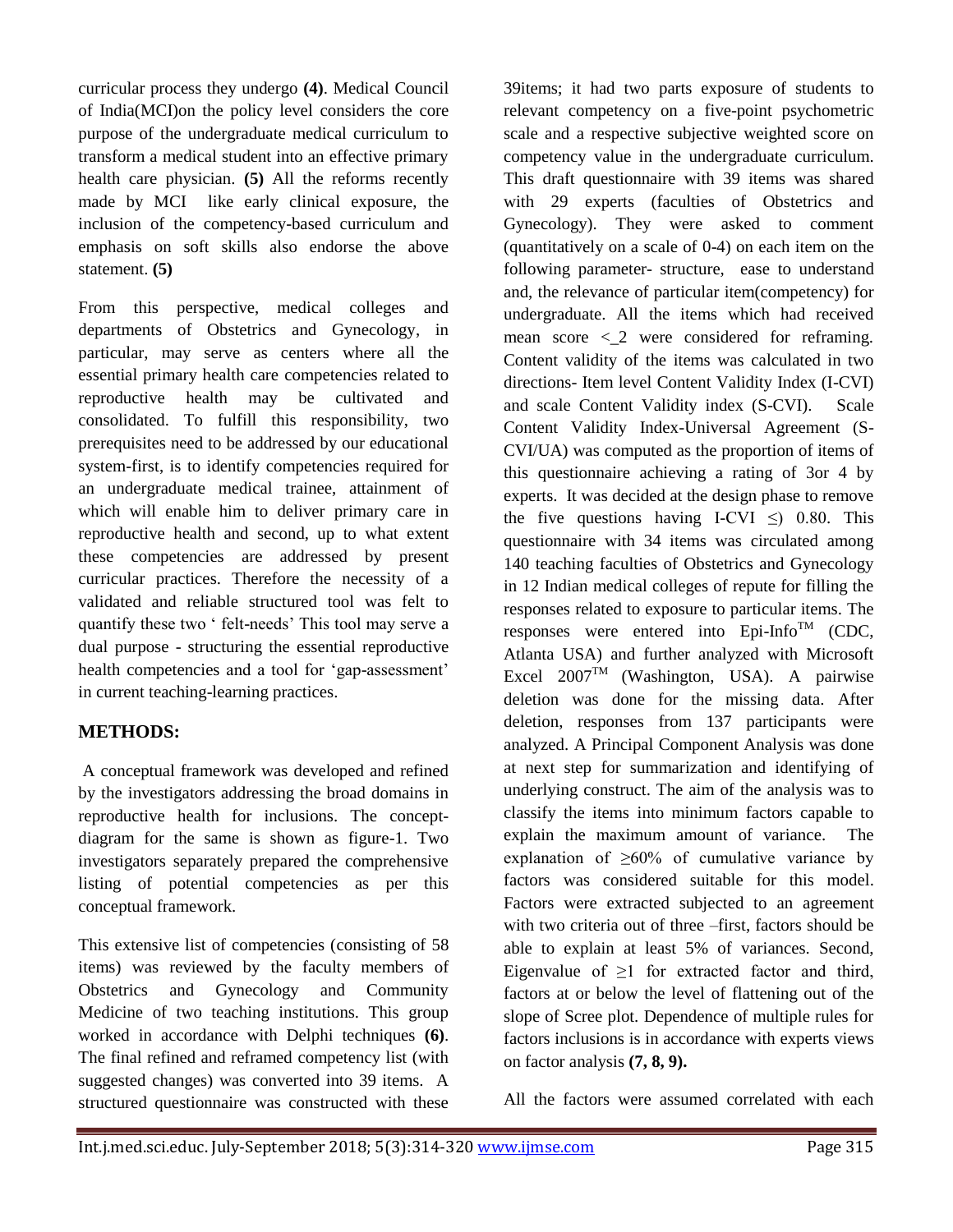other (assumption proved at later stages) so an oblique rotation method (Promax) was used for principal component analysis. At the later stage when factor co-relation matrix was examined we detected two co-relation values over the threshold value of  $\pm 0.32$ . Moreover, theoretical reasons were also not in favor of orthogonal rotation(varimax) as to better performance in one competency (background knowledge) may increase the probability of superior performance to another competency (translational practices) up to an extent. The items which had a loading of 0.30 or higher were considered as a significant loader for the factor. Data for PCA was assumed to be normally distributed and having a linear relationship which was checked for deviation of homoscedasticity (if any) and presence of multicolinearity by determinates of R-matrix, Kaiser – Meyer-Olkin (KMO) measure of sampling adequacy and Bartlett"s test of sphericity. Further, the reliability of the questionnaire was ascertained by two methods- Cronbach alfa and split half reliability**.**

The project was approved by the Research Review Board of All India Institute of Medical Sciences Bhopal (code AIIMS/BPL/14/09 on  $23^{\text{rd}}$  June 2014). The Institutional Human Ethics Committee also approved the project (Code IM00032) with the waiver for written consent as the project required the participants to express their perceptions only without their personal identity being disclosed and that it did not involve any intervention. Administrative permission from each participating institution was taken before sending the postal questionnaire

### **RESULTS:**

Three questions were related to demonstration of skills of cervical biopsy (I-CVI=0.62), endometrial biopsy(I-CVI=  $0.52$ ) and colposcopy (I-CVI=  $0.45$ ) by undergraduate students. Rest of the two removed questions were related to diagnostic and prognostic management of sub-fertile couple (I-CVI= 0.76) and demonstration of effective internet-based tools for self-directed learning  $(I-CVI = 0.76)$ . Computed S-CVI /Avg before removal of these questions was 0.86which increased to 0.90 after the removal. The S-CVI/UA was computed as 0.40 for the

questionnaire.

The principal component analysis (PCA) was done in a sequential manner. Missing values were chosen to remove in a pair-wise manner. Data were first analyzed to detect its degree of suitability for PCA. Multicollinearity was ruled out by R-matrix determinant value $(=0.045$  which is greater than threshold value 0.00001), maximum correlation between two items (maximum detected co-relation 0.63 through correlation matrix) and by KMO (0.634) test. Bartlett"s test of sphericity showed that there was some relationship between variables  $(\chi^2 = 3.807E3, p=0.00, df = 561)$ . An inference was drawn that data were suitable for factor analysis.

Table 1 shows the component extraction with variance explained by those factors. It is clear from the table, that 5 factors were fulfilling both conditions set beforehand (explanation of at least 5% variance and Eisen value>1) Hence 5 factors were in accordance to set rules for factor extractions. Principle Component Analysis was rerun at this stage with a number of the desired factor as 5.Table 2 shows the pattern matrix consist of 5 extracted factors with item loading > 0.40. The table-3 shows the component correlation matrix for the extracted factors. This table shows a correlation value of 0.40 between factor -2 and factor-1 (which is greater than the threshold value of 0.32 ) so factor 1 and factor2were significantly correlated. This result is as per the prior assumption of shared variance among factors and choosing Promax (oblique) rotation for the factor.

Component plots in rotated spaces are shown in figure 2 where x,y, and z-axis represents the three extracted components related to theoretical knowledge, skill acquisition, and health activist approach.

In the next step, the responses received from 137 participants on the exposure of students to 34 competencies were analyzed for reliability. The tables 4 show the point estimate and dispersion of all the 34 competencies in unison. The combined mean score (3.74) was detected on the higher side than the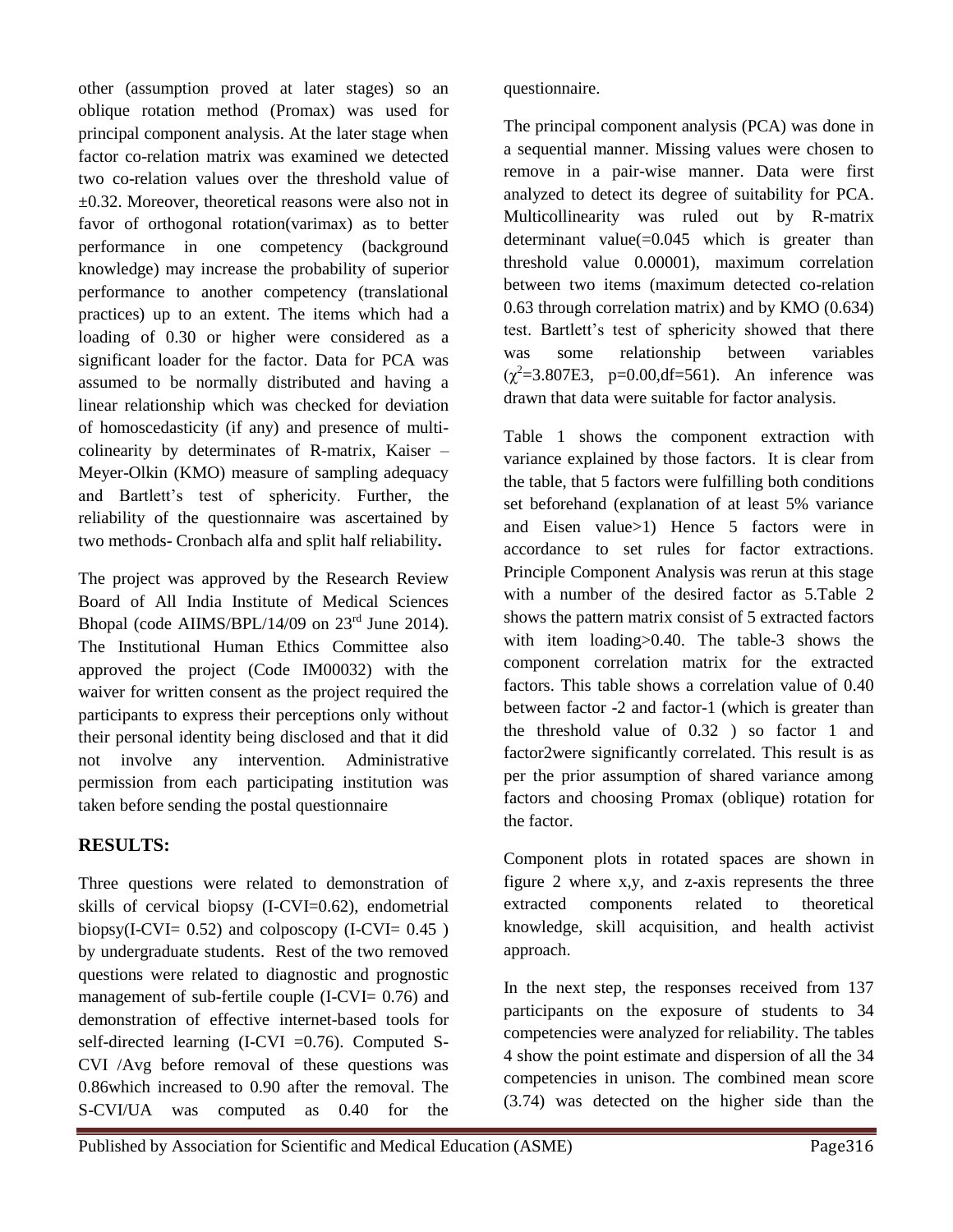neutral and towards the agreement on a 6-point Likert scale. The lowest mean score (1.845) and the highest mean score(4.766) detected for the individual item indicates that no item was considered for the most extreme ends of the scale.

This questionnaire appeared to have a good internal consistency with an  $\alpha$ = 0.907. We further detected the effect of deletion of three items having item-total correlation value  $\langle 0.30 \rangle$  for the following three variables; orientation to caring and respectful behavior towards patients(0.18), orientation to informed decision-making process (0.25), the orientation of students to medical research and Biostatistics(0.27). The maximum increase in  $\alpha$  value (from 0.907 to 0.911) would come on the removal of a variable related with an orientation to respectful behavior( having the lowest item-total correlation value) which itself was a very modest increase in the α (showing already a superior reliability) so no question was removed at this stage. Split half reliability was calculated by dividing the questionnaire into two equal parts of 17 questions in each part. The correlation between sums of each item was computed 0.545 with the Spearman-Brown coefficient value as 0.705.

# **DISCUSSION**

Based on the literature search, the present study initially hypothesized four factors into which the competencies for the reproductive health, relevant for a medical graduate, could be divided. They were named competency related to *care at community level*, *clinical care*, *functional soft skills,* and *health protection/promotion*. The initial theoretical framework is inspired from the competencies identified for reproductive and sexual health care workers at primary health care level by world health organization in 2011 **(10)** and the core competencies identified for the obstetrics and gynecology specialist by accreditation council for graduate medical council through the year 1998 to 2013 **(11,12)**. The end outcome in the process was the emergence of one more factor (advocacy to evidence-based practice) in addition to hypothesized four factors. The factor one "Exposure *to theoretical Knowledge for decision* 

*making and wisdom extraction*" and factor two "*Demonstration of relevant skills in OBGY embedded in systems*" have a significant number of items being shared between them (8 items). Factor three "*Exposure to Health activism through health promotion and protection*" included competencies related to two factors in the hypothesis health promotion and protection as well as care at community level. This factor shares several competencies with the fourth factor that is "*Exposure to personal attributes facilitating patient care*". Factor five "*Advocacy to Evidence-Based Practices*" exclusively emphasizes the need for exposure for continued exposure to recent advances and selfdirected learning. The items related to the demonstration of skills of performing a cervical biopsy, endometrial biopsy and colposcopy could not load into factor two (related to skills) or into any of the factors for that matter. Being intended for measuring the curricular exposure for undergraduates, inclusion of these three operative skills were considered beyond the essential requirement. Similarly, the exposure to evaluation and management of subfertile couples also felt not necessary for graduates and thus could not load into any factor. The fifth items which could not be loaded were needed for the exposure to knowledge of internet-based tools. This item probably failed to convince teachers regarding its essentiality for the subject of obstetrics and gynecology in particular when this skill otherwise also is common among young generations.

The fundamental aim of a medical curriculum is to deliver human resource which is capable of giving economically sustainable medical care that can better the health of individual and population in a dynamic environment. The first step to achieve this goal would be to develop valid and feasible measures indicating the success of training programs **(13)***.* Every medical curriculum should be evaluated against such measures of outcome. Presently most of the institutes depend on measuring the process indicators like a predefined number of lectures, cases, procedures etc or intermediate outcome measures like grades in knowledge-based examinations for curriculum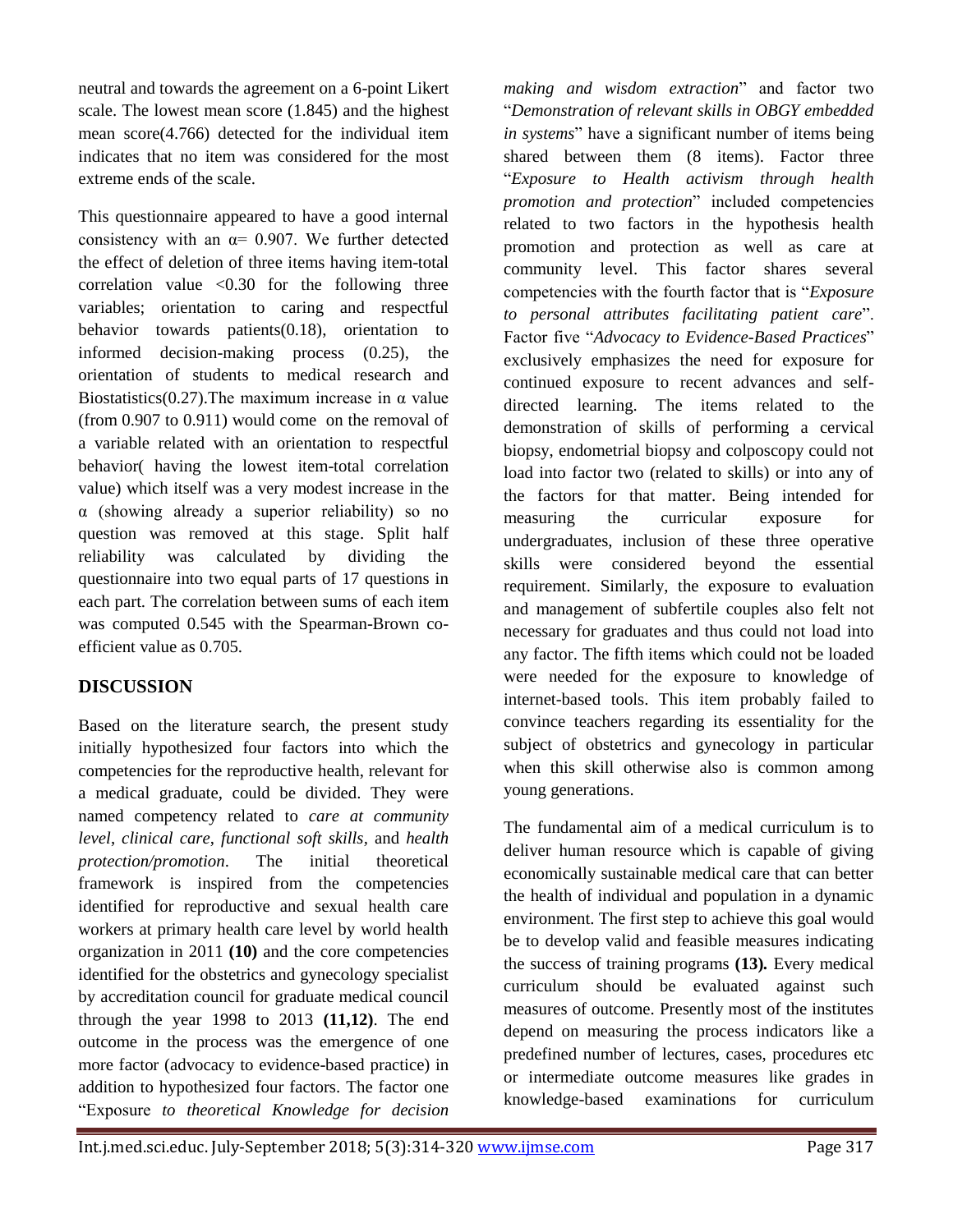designing **(14)**. It is now taking pace to define education at all levels by expected outcomes of the teaching and learning methodologies. Moving away from the topic based teaching, outcome-based teaching depends on a series of outcome statements which a student is expected to perform at the end of the educational experience. The predefined outcomes guide the students as to how well he/she should learn to do something, guides his/her teacher to understand the level of learning required and thus design appropriate teaching and learning activities. Most importantly it helps to decide upon the best way to do an assessment so that the achievement of predefined outcomes by students could be appropriately measured. This constructive alignment of the outcomes, the teaching-learning method and assessment ensure learning-centric outcome-based curricula **(15,16).**

The criticism attracted by outcome-based models is that the process of defining outcome objectives can be difficult and time-consuming. More seriously in the process of narrowing the goals to acquiring skills and knowledge, characteristics like higher-order thinking, problem-solving and acquiring human values may be missed as these are difficult to define as behavioral objectives **(17)**. Even with these ongoing debate regarding scope, method, and shortcomings, the introduction of outcome-based education in medical curricula has broad consensus **(18,19).**

The competency gap assessment tool for reproductive health curriculum for undergraduates measures the extent to which students are exposed in particular curricular process of an institute. This tool is based on the outcome objectives which have been identified by a novel statistical method by the authors of the present study. This report is a part of the study called competency-based teaching-learning methods in undergraduate obstetrics and gynecology curriculum: A need assessment and validation study, undertaken by the investigators at All India Institute of Medical Sciences Bhopal India. Unlike the SRH –PHC-WHO core competencies which are intended for service at the primary health care level, present competencies are meant to be demonstrated by a single student and

thus helpful his assessment at the end of the course helps him make a competent Indian medical graduate. On the other hand, the ACGME core competencies are meant for designing curriculum and assessment of students but those are meant for post graduated residency programs and thus more elaborate. Availability of a reliable and valid tool to evaluate the curricular content of individual institutes on the lines with predefined objectives will be a useful guide for improving the performance of reproductive health/obstetrics and gynecology curricula. It will form a benchmark for continuous quality improvement and betterment of obstetrics and gynecology training and education. And also ensure that all obstetrics and gynecology training and education meet society needs and expectations. Having said that it also needs to be emphasized here that there will be a regular requirement of efforts to redefine as to what constitute core competencies in reproductive health/ obstetrics and gynecology and what curriculum is necessary to develop most competent and up-to-date obstetrics and gynecology medical graduates.

**Acknowledgments**: We acknowledge the contribution of teachers and students from the participating institutes across the country. The authors acknowledge the contribution of Professor Dr. Ragini Mehrotra, Head, Department of Obstetrics and Gynecology, Professor Dr. Bertha Rathinam Head, Department of Anatomy, All India Institute of Medical Sciences Bhopal for their intellectual inputs and guidance. Special thanks to Dr. Sushruta Shrivastava for her contributions towards correspondence and data collection. The author declares that there is no conflict of interest. This search project did not receive any external funding.

**Author contribution**: Ankur Joshi- Concept Designing Conducting Data Analysis Critical appraisal of the results and Manuscript writing Ajay Halder concept designing conducting a data collection critical appraisal of the results and manuscript writing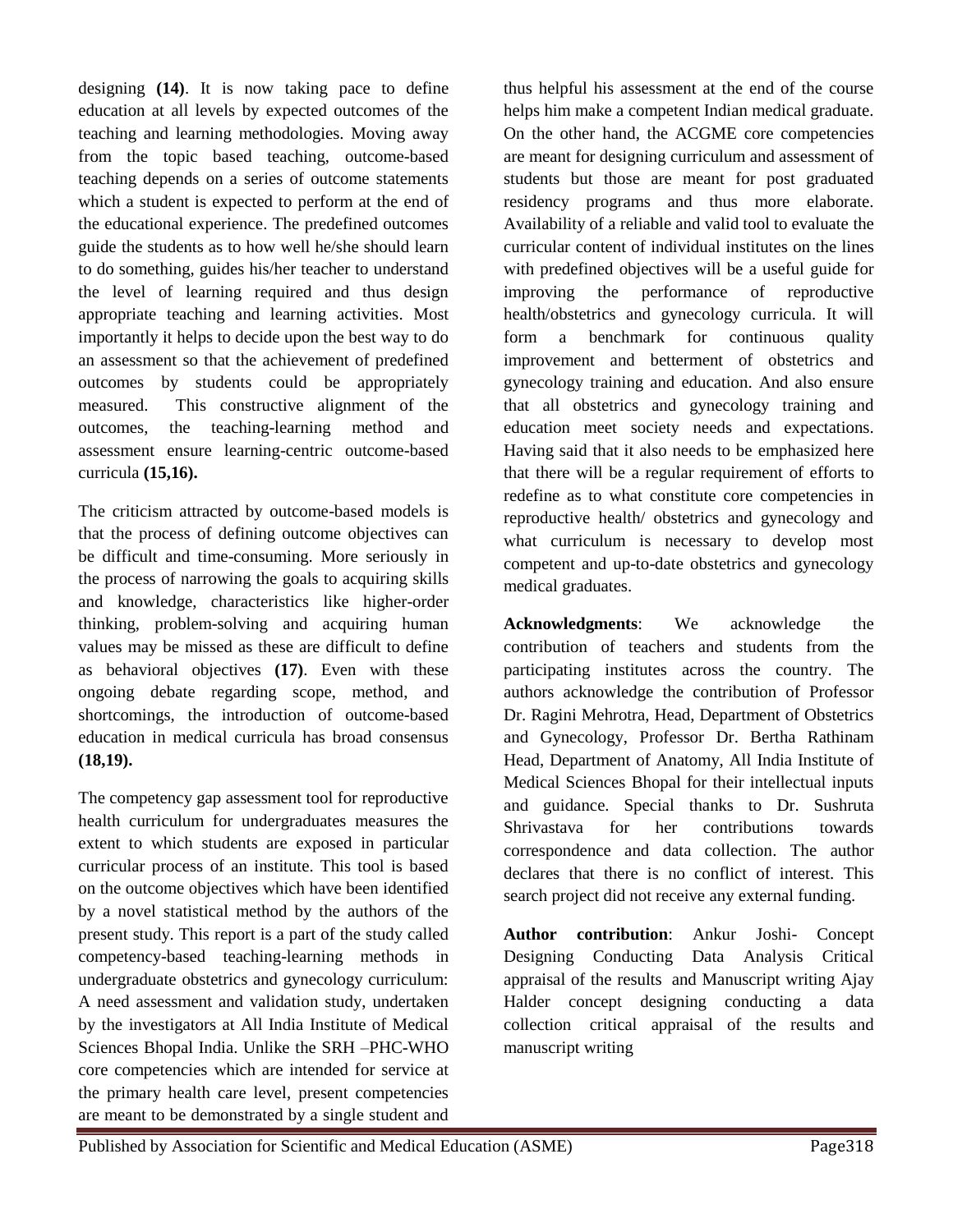#### **REFERENCES**

1..National Rural Health Mission.Maternal Health Programme.

URL:http://www.mohfw.nic.in/WriteReadData/l892s /Chapter04final-85836829.pdf. Accessed: 2015-12- 31. (Archived by WebCite® at http://www.webcitation.org/6eCDjioYF)

2. The World Health Report 2008, Primary health care: now more than ever. Geneva, World Health Organization, 2008.

3. Reproductive health strategy: to accelerate progress towards the attainment of international

developmental goals and targets. Geneva, World Health Organization, 2004.

4. R. Shidhaye Rahul R. ShidhayeShashikant N. Nagaonkar: Study of Utilization of Maternal Health Care Services by Rural Women in Tertiary Care Teaching Hospital. Indian medical Gazzette. 2014 vol CXLVII:2: 74-78. http://medind.nic.in/ice/t14/i2/icet14i2p74.pdf

5. Medical Council of India 2011: Vision 2015. Assessed on 12th June 2015 http://www.mciindia.org/tools/announcement/MCI\_b ooklet.pdf

6. ChituOkoli and Suzanne D. Pawlowski. 2004. The Delphi method as a research tool: an example, design considerations and applications. Inf. Manage. 42, 1 (December 2004), 15-29. DOI=http://dx.doi.org/10.1016/j.im.2003.11.002

7. Costello AB, Osborne JW. Best Practices in Exploratory Factor Analysis: Four Recommendations for Getting the Most from Your Analysis. Practical Assessment, Research & Evaluation. 2005;10(7):1-9.

8. Hair J, Anderson RE, TathamRL, Black WC. Multivariate data analysis. 4th ed. New Jersey: Prentice-Hall Inc; 1995

9. Williams B, Brown T ,Onsman A. Exploratory factor analysis: A five-step guide for novices. Journal of Emergency Primary Health Care.2010;8(3): 1-11.

10. World Health Organization 2011: Sexual and reproductive health core competencies in Primary Care. Assessed on 18 June 2015. http://apps.who.int/iris/bitstream/10665/44507/1/978 9241501002\_eng.pdf

11. Susan R. Swing. The ACGME Outcome Project: Retrospective And Prospective. Medical Teacher 2007; 29: 648–654

12. BienstockJL, Edgar L, McAlister R. Obstetrics and Gynecology Milestones.Journal of Graduate Medical Education. 2014;6(1 Suppl 1):126-128. doi:10.4300/JGME-06-01s1-08.

13. Nursing and Midwifery Human Resources for Health. Global standards for the initial education of professional nurses and midwives; Geneva, World Health Organization, 2009.

14. Bligh, J, Prideaux, D and Parsell, G. PRISMS: new educational strategies for medical educa-tion, Medical Education. 2001: 35, 520-521

15.Biggs, J. High Educ (1996) 32: 347. https://doi.org/10.1007/BF00138871

16. Biggs, J. & Tang, C. (2007) Teaching for quality learning at university (3rd Edition) Maidenhead,UK: Open University Press.

17. Prideaux D. ABC of learning and teaching in medicine Curriculum design. BMJ : British Medical Journal. 2003;326(7383):268-270.

18. R. M. HARDEN (2009) AMEE Guide No. 14: Outcome-based education: Part 1-An introduction to outcome-based education, Medical Teacher, 21:1, 7- 14, DOI: 10.1080/01421599979969

19. Prideaux D The emperor's new clothes: from objectives to outcomes.Med Educ. 2000 Mar; 34(3): 168-9.